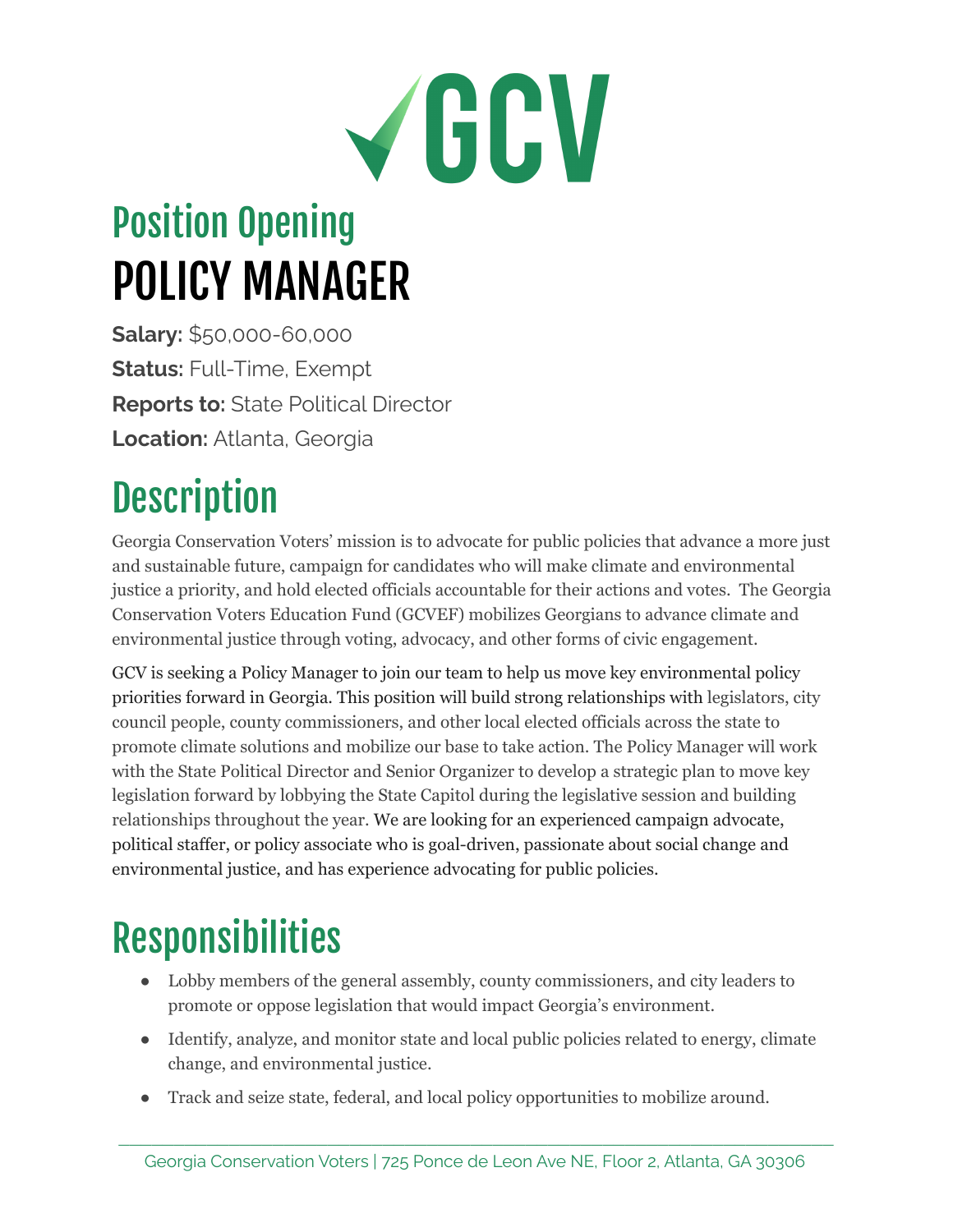- Work with Senior Organizer to identify advocacy tactics and strategies to mobilize our supporters into action in support of critical policies.
- Drive the creation and refinement of strategic policy positions, prioritize policy interests that advance our program goals and objectives, and work with the State Political Director and communication team to develop messaging.
- Work with the State Political Director, communications team, and coalition partners to develop materials for lawmakers, the public, and the media to help advance our campaigns.
- Provide timely reports to the State Political Director and GCV staff about lobbying efforts and progress.
- Other responsibilities as assigned.

#### **Qualifications**

- Work Experience:
	- The ideal candidate has three years or more of experience advocating for or directly lobbying elected officials.
	- $\circ$  Interest in energy, climate, and environmental justice policy and a proven ability to become conversant with policy details is a must.
	- Established relationships with government, community, and clean energy leaders
	- Experience navigating Georgia's legislative and regulatory environment with demonstrated success in achieving policy outcomes is a plus.
- Skills:
	- Identifies as a people person is a good listener and natural connector
	- Ability to develop strong and collaborative relationships with electeds on both sides of the aisle to advance pro-environmental policy goals.
	- Experience working with regulators, government, and policy leaders
	- $\circ$  Excellent organizational & communication skills with a solid commitment to follow up.
	- Ability to leverage diverse partnerships to maximize the impact and reach of our policy advocacy efforts
	- Track record of translating strategy into action at the regulatory and legislative levels.
	- Excellent organizational and time management skills, prioritizing and effectively managing multiple tasks in a fast-paced work environment.
	- $\circ$  Creative problem-solver who is resourceful during challenging or new situations.